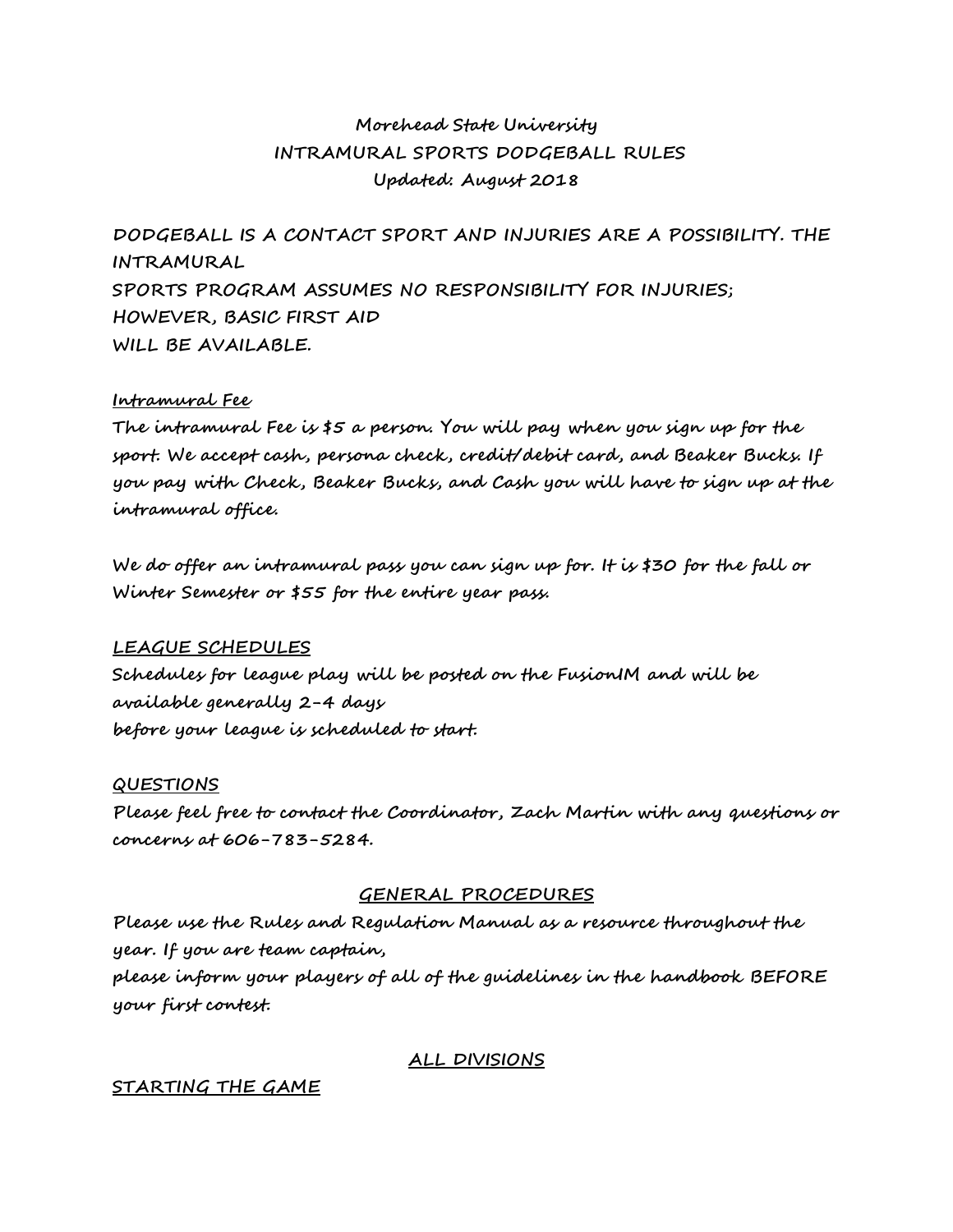**1. START TIME: Teams are to be at the court and signed in before the official game time. If any team is not at the court and ready to play at the scheduled game time but, has one player checked in the other team may allow a five minute grace period. It is recommended that teams arrive at the game site fifteen (15) minutes prior to the scheduled start time.** 

**2. IDENTIFICATION: All participants must bring their current valid Morehead State University identification card to the field area in order to be checked in and ruled eligible to participate prior to the beginning of each game. Late arriving players must sign in with a supervisor before entering the game.**

**3. TEAMS: Six (6) players constitute a team Co-Rec team; Five (5) players consist of a Men's/Women's team. A game may be started with no less than three (3) players per team. In Co-Rec divisions, the male to female ratio may be: 3:3, 2:3, 2:2, 2:1.**

## **PLAYING THE GAME**

**4. TIME: Teams will play a best of 5 series to determine a winner. When one team is down to 3 players left, both teams will shrink the court to the volleyball lines (blue lines) for the remainder of the game. Each game will be 5 minutes in length, when time runs out the team with the most players remaining will be declared the winner of that game. If teams have the same number of players, an additional minute will be added.**

**5. STARTING EACH GAME: The game will begin with four (4) balls lined up on the mid-court line. Also, each team will be given one (1) ball. The player that has the ball must hold the ball up so all the players know who has it. Players are to begin with both feet behind the end line of the basketball court.**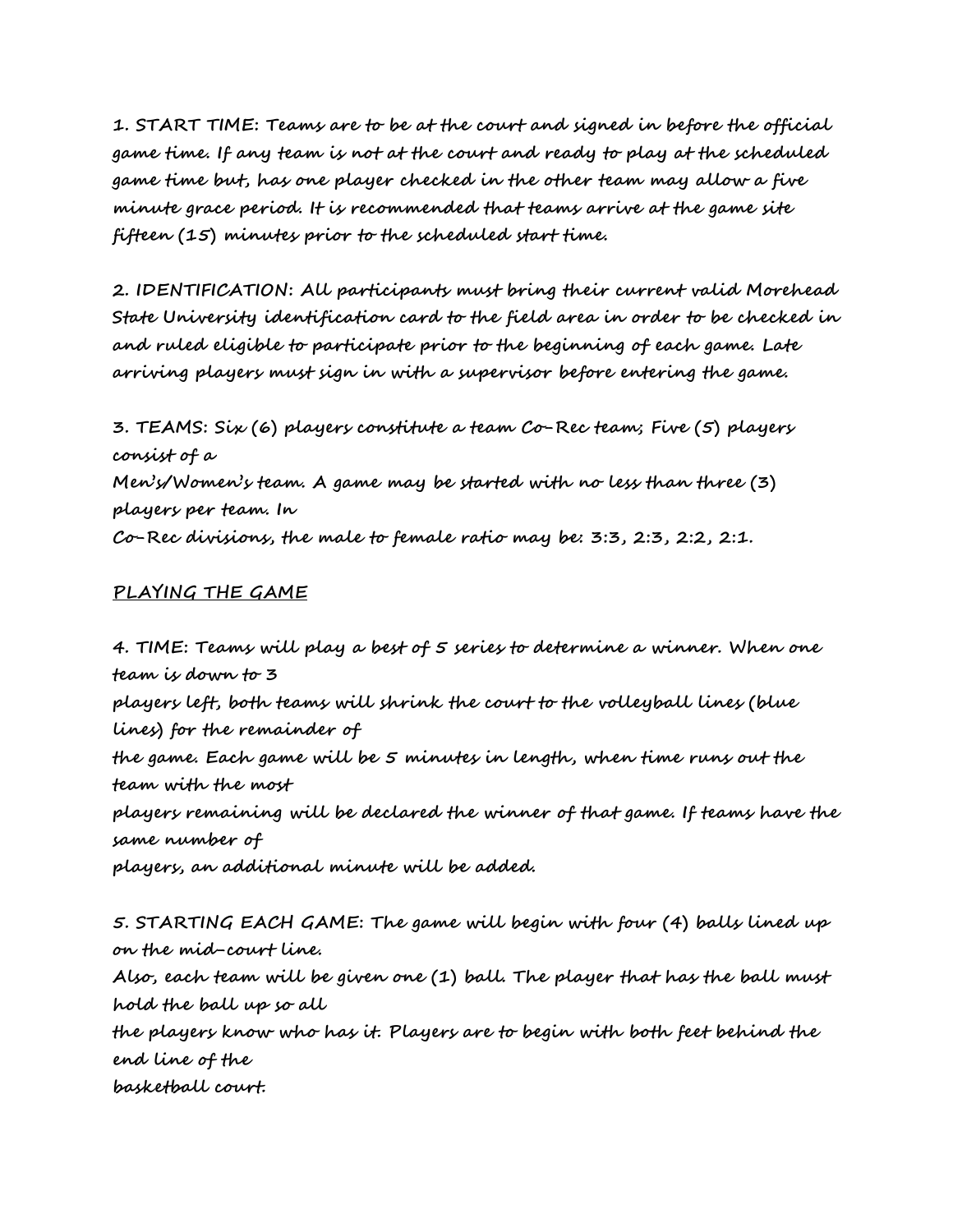**6. BOUNDARIES: When players are out, they will need to stay at the end line on their half of the**

**court and not on the sidelines. Players can go into the stands to retrieve the balls, but need to do**

**it in a safe manor and stay on their half of the stands. A player shall not:**

**• Have any part of their body contact the playing surface on or over the sideline when**

**playing inside the volleyball courts. A player may not leave the volleyball court lines for**

**any reason, if they do so they will eliminated. It is the responsibility of their teammates to**

**retrieve loose balls.**

**• Leave the playing field to avoid being hit by a ball.**

**• Have any part of their body cross the center line and contact ground on opponent's side**

**of court.**

**i. Penalty for the above: The player is declared out.**

**ii. Exception: During the open rush.**

**7. OPENING RUSH: Each and every ball retrieved at the opening rush must first be taken beyond**

**the free throw line into the team's backcourt before it can be legally thrown at an opponent.**

**• EXAMPLE: Following the opening whistle, a player rushes and is the first to secure a ball**

**from the center line. That player must carry or pass the ball into their backcourt before it**

**may be legally thrown at an opponent.**

**• REACHING OVER THE LINE: is not allowed on the opening rush or at all!**

**8. ELIMINATING OPPONENTS: Players can be eliminated the following ways:**

**• Hitting a player with a ball below the neck. Note: If a player ducks, and this is clearly the**

**cause for the player being hit above the shoulders, the player is out and the throw is**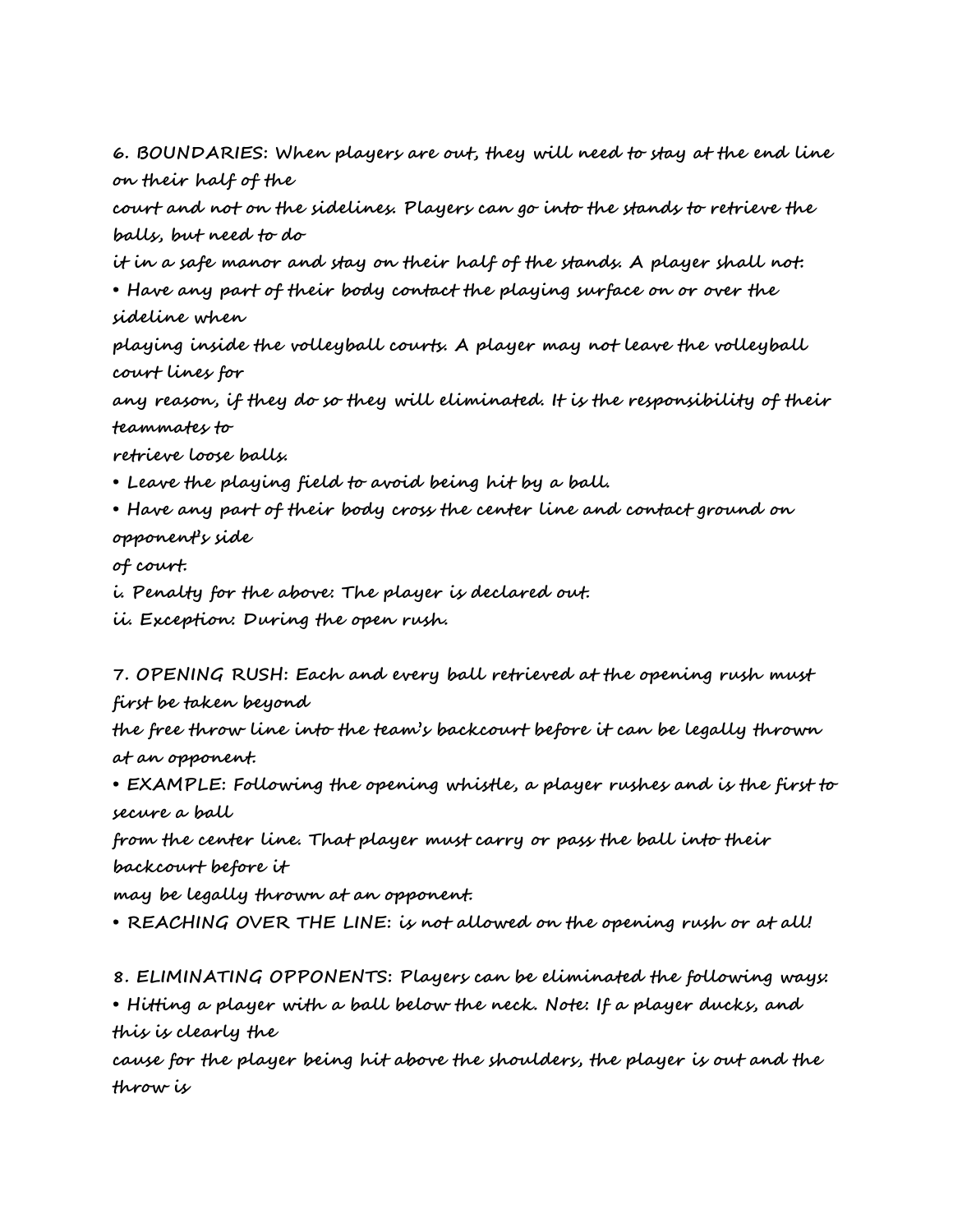**legal.**

**• Catching a thrown ball from the opposing team.**

**9. USING THE BALL AS A SHIELD: Using the ball in your hand to shield yourself is legal, as long as you do not drop it when another ball contacts it. If the ball is dropped, the player who dropped the ball is eliminated. If an opponent's ball hits the ball in your hand and then you, you are NOT out.**

**10. BALL HITTING PLAYER THEN CAUGHT: If a thrown ball legally hits an opponent, and is then caught by another member of the opposing team, then the ball is dead and the player who was hit is out. If the ball legally hits you, you bobble the ball and catch it in the same motion, you are not out. The opposing player who threw the ball is out.**

**11. BALL HITTING WALL/GROUND – If, while in the air, the ball hits any wall, or if a thrown ball**

**should hit the ground prior to hitting an opponent, than that opponent is NOT eliminated.**

**12. BALL HITTING A PLAYER THAT IS ALREADY OUT – If a player is "out" and upon walking out is hit the ball is dead. This means that if the ball is deflected and hits someone they are still IN and if the ball is caught the player that threw the ball is also still IN.**

**13. TRAPPING THE BALL – If a player traps the ball against the wall or bleachers the ball is dead – no one is eliminated.**

**14. KICKING THE BALL – No player can kick the ball at anytime.**